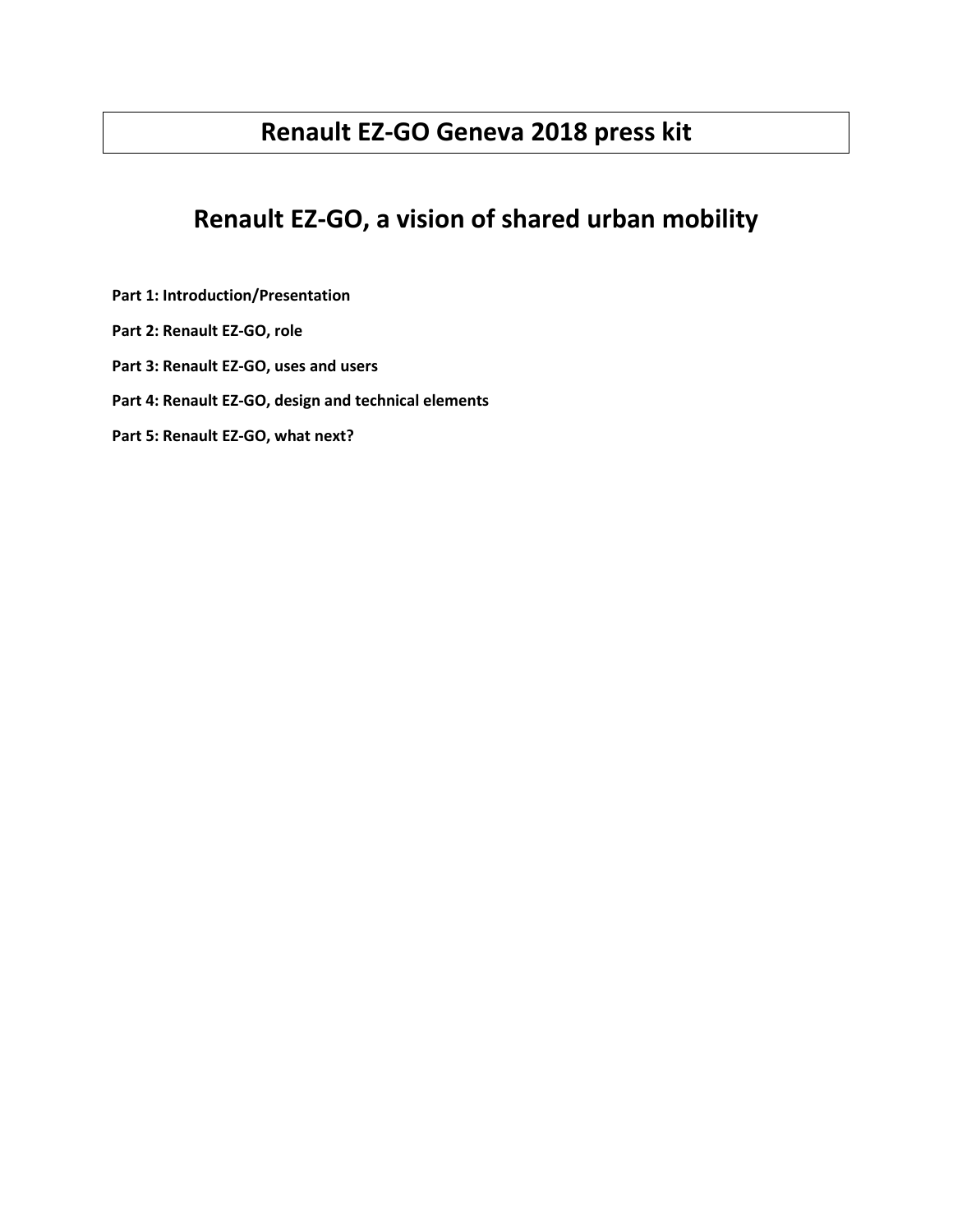## **Part 1: Introduction/Presentation**

In 1898, when the world was just waking up to the thrill of the automobile, Louis Renault drove the first direct drive gearbox car up Rue Lepic, one of the steepest street in Paris.

At the time 120 years ago, it was an unprecedented technical exploit. That moment sparked freedom, passion for driving and racing, and put Renault right in the center of the transportation revolution.

At Renault, for five generations, our passion for driving, passion for sport, and passion to deliver people the freedom to enjoy an Easy Life while driving, has inspired us every day.

Throughout this history, thanks to the innovative spirit inspired by its founder, Groupe Renault brands have been developing affordable vehicles to make their customers' lives easier while changing with the times.

A new era of transportation is beginning, heralding even more profound changes, both for people and automakers. Groupe Renault's vision remains unchanged: to provide sustainable mobility for all, now and in the future. What does that mean? It means leadership in advancing zero emission vehicles, constantly reviewing trends and consumer needs, and bringing transportation solutions to all who want them and that means both owned, and shared. We believe our vision is even more relevant than ever, in view of the technological advances, user expectations, societal issues and regulatory constraints that are shaping the future of transportation. Our role in this new era is clear.

In urban areas – where it's expected that 70% of the population will live by 2050 – people are looking to improve the way they move from place to place: more efficient and less costly so they are free to travel without the lost time in congestion, looking for parking, etc. The demand for on-demand, shared mobility, complementary to individual cars, will appeal to more and more people, for convenience and also necessity - such as the young and the elderly who either cannot afford to have a car, or can't drive.

The future of mobility is electric, connected and autonomous. People will choose whether they want to drive or be driven, with or without a driver on board; with vehicles that are more and more integrated into the surrounding environment in cities that have become "smart" through sensors, connectivity and other innovations designed to make urban life more pleasant for people. Groupe Renault has been preparing for this for a long time, exploring new developments and working in an open innovation approach with partners in the ecosystem and our partners in the Alliance.

In the autumn of 2017, we presented our vision of the future for personal mobility with the SYMBIOZ Concept and the SYMBIOZ Demo car. In 2018, we are introducing our vision of the future for shared mobility with Renault EZ-GO.

#### **Renault EZ-GO at a glance**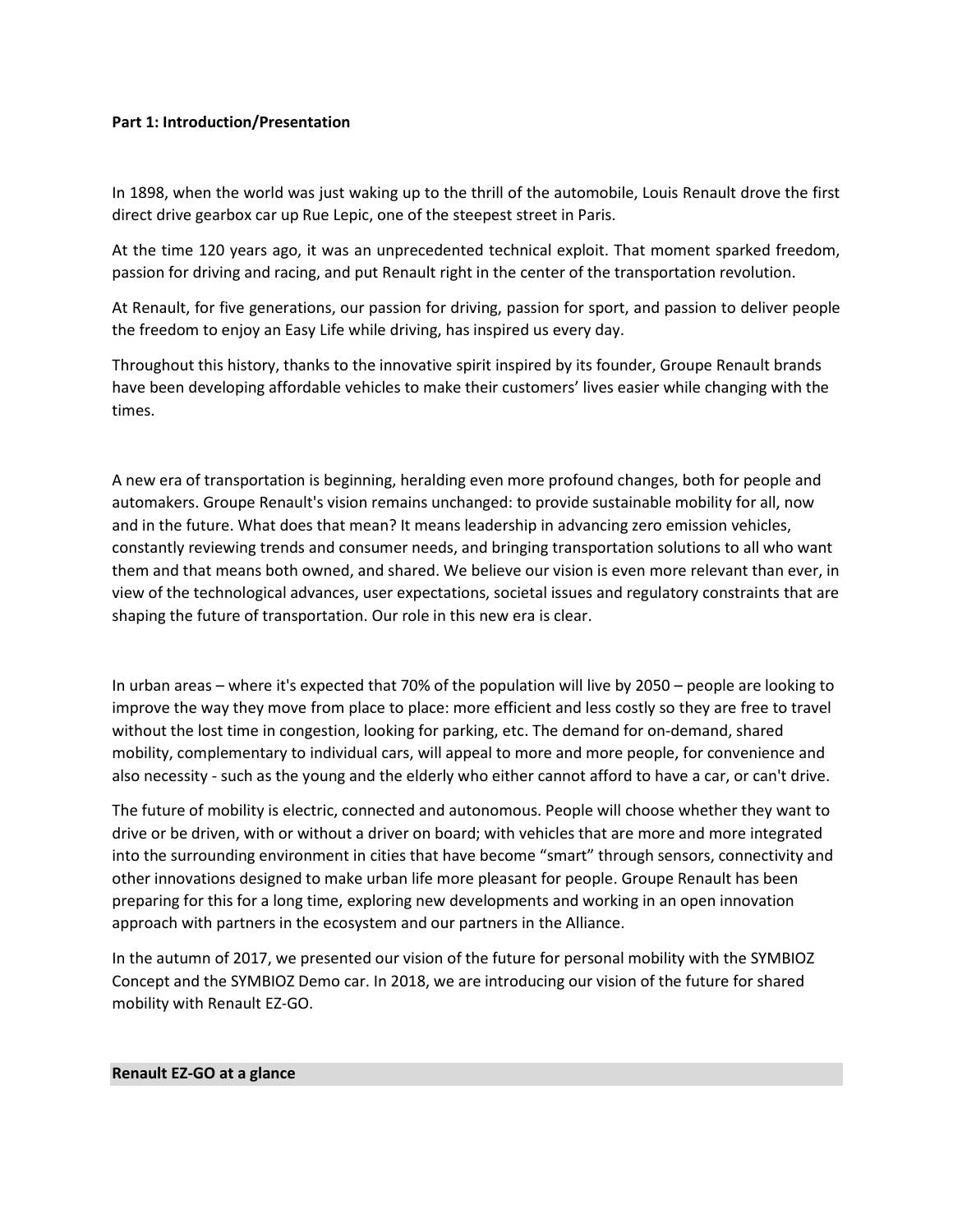Built for the city and integrated within it, Renault EZ-GO is a car and a service. It's consistent with the Renault Easy Life brand promise, providing an enjoyable and practical traveling experience:

- Renault EZ-GO could be ordered through an application or through physical stations.
- It has the comfort and privacy of an individual car while providing a hands-off, worry-free travel experience.
- Passengers can spend their traveling time reading, working, sleeping, etc.
- It's affordable. As a shared service, Renault EZ-GO offers a highly competitive price/kilometer ratio.
- It's meant for all. This robo-vehicles can be used by everyone: people who can no longer drive, people who cannot drive yet or who are unable to drive. It can be used for a ride alone, or with a group of friends, or with your family, or shared with other users.

# **Reinventing cities to become smart cities**

From Barcelona to Singapore, Stockholm to Paris and London to New York, urban planners are working to solve the growing problems that affect quality of life in cities. These solutions often come from new technologies, which make smart cities possible. Connected technologies, smart open data, the building blocks of the Internet of Things, smart networks, new materials and clean energy can all be used to invent and build a positive future.

Rudolf Giffinger, the urban and regional development analytical research expert at TU Wien sets his six criteria for a smart city:

- Smart economy: productivity and wealth creation are enhanced by a flexible, innovative ecosystem.
- Sustainable governance, with social and administrative services being better integrated.
- Smart housing, which underpins the citizens' quality of life, aided by new technologies intended to reduce their ecological footprint.
- Eco-friendly citizenship, with the aim of creating a cosmopolitan social and cultural capital to stimulate the creativity and involvement of citizens in the city's life.
- A sustainable environment, focusing on protecting natural habitats and cutting pollution.
- Smart mobility, which encourages new development opportunities through more efficient, ecofriendly, accessible and affordable mobility.

Groupe Renault's work across the public sector to learn and engage with cities about future vision, its leadership position for electric vehicles in Europe, and its commitment to continuing to invest in innovative new technologies, help us smart cities. For example:

 The Renault Energy Services subsidiary, whose role is to invest in projects related to smart electric grids by creating close bonds with various energy industry stakeholders. Renault Energy Services will focus mainly on the development of smart charging projects, vehicle-to-grid interactions between vehicles and the electricity grid, and second-life battery projects.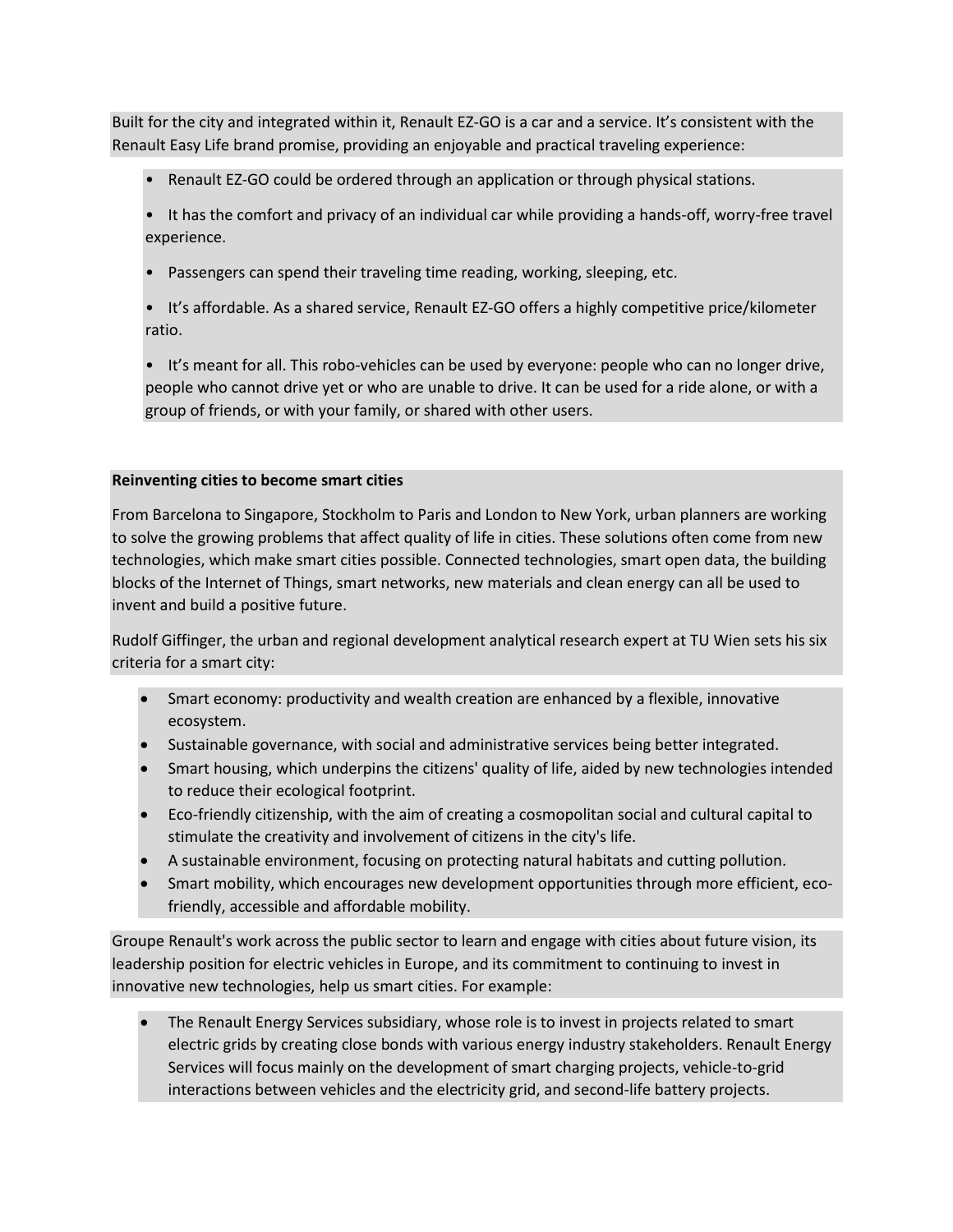- The Z.E. app Smart Charge, already available in the Netherlands, makes charging smarter, simpler and cheaper by helping users make use of renewables and of the lowest prices.
- The development of the world-first smart island in Porto Santo's Portuguese island (Madeira archipelago), in partnership with EEM Empresa de Electricidade da Madeira, SA. This smart electric ecosystem is based on four key pillars: electric vehicles, stationary energy storage, smart charging and vehicle-to-grid (V2G) charging.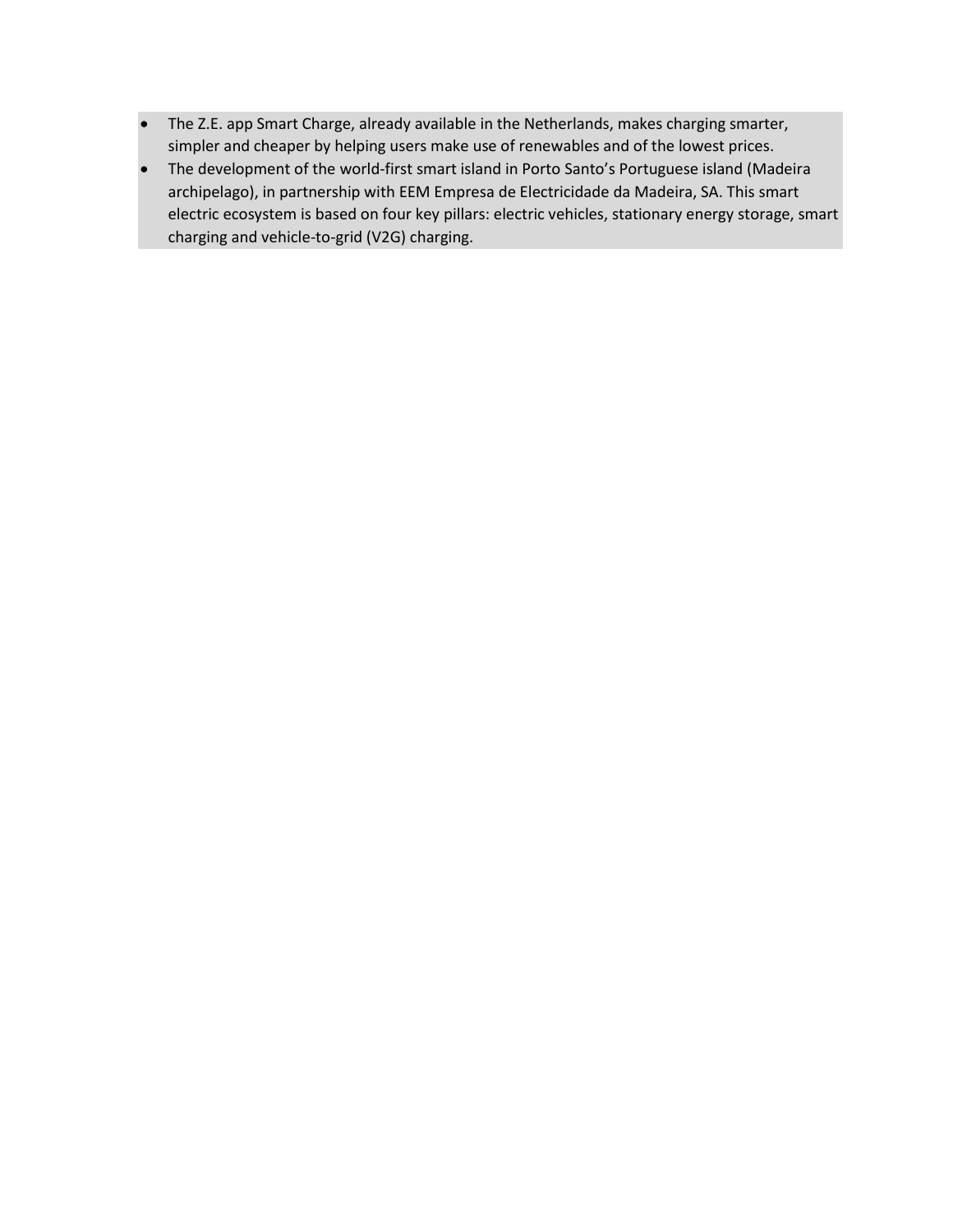#### **Part 2: Renault EZ-GO, role**

#### **A vehicle and a service**

Renault EZ-GO is a robo-vehicle – a shared, electric, driverless vehicle. Driving in town and the surrounding areas, it is designed to transport people – up to six passengers simultaneously. It is accompanied by a dedicated station, which blends in with the surrounding environment.

Renault EZ-GO is more than just a concept-car. It's both a vehicle and a service. It becomes part of the smart city ecosystems that are being developed by governments, municipalities and the private sector. Its modular platform allows other possible uses. You will see more later this year, as Renault EZ-GO is the first member of a family of concept-cars to be introduced all through 2018.

In Renault's life cycle design strategy "flower", this family embodies the "Work" petal.

# **On-demand mobility for all**

Renault EZ-GO provides an on-demand mobility solution for all. It works as an instant-booking service from an app, or from in-town stations, depending on the preference of the operator.

The service may be operated by private or public organizations. It can potentially operate 24/7 and it supplements car ownership and mass transit such as subways and busses. It combines the flexibility and comfort of individual transport with the efficiency and the safety provided by public transport.

#### **A dual role in cities**

Renault EZ-GO represents Renault's vision of a future on-demand mobility service that would be a genuine asset for any city, potentially even an iconic and recognizable design, representing its philosophy and commitment to providing sustainable, efficient mobility for everyone.

Over and above this symbolic aspect, Renault EZ-GO's functional aspects give it a dual role in cities.

First, it simplifies travel for everyone, either as a stand-alone means of transport or as part of a multitransport framework. Door-to-door or to/from a station. It will be affordable because it is a shared service. Making trips easier for users will help reduce stress and provide new personal and professional choices. Leisure and work activities will take the place of driving for the users.

Next, Renault EZ-GO has a positive impact on cities. In addition to encouraging shared mobility that by nature helps improve traffic flow and reduces the number of parking places needed, it is respectful, silent and pollution-free, thanks to its zero-emission design, smart grid systems, and intelligent secondlife battery use. Renault EZ-GO's trapeze shape, its limited height and large glazed surfaces make it a genuine window onto the city, less obvious than a conventional bus or shuttle. Lastly, Renault EZ-GO's tree-lined stations blend beautifully into the cityscape. Its shallow angle makes it easy for people to get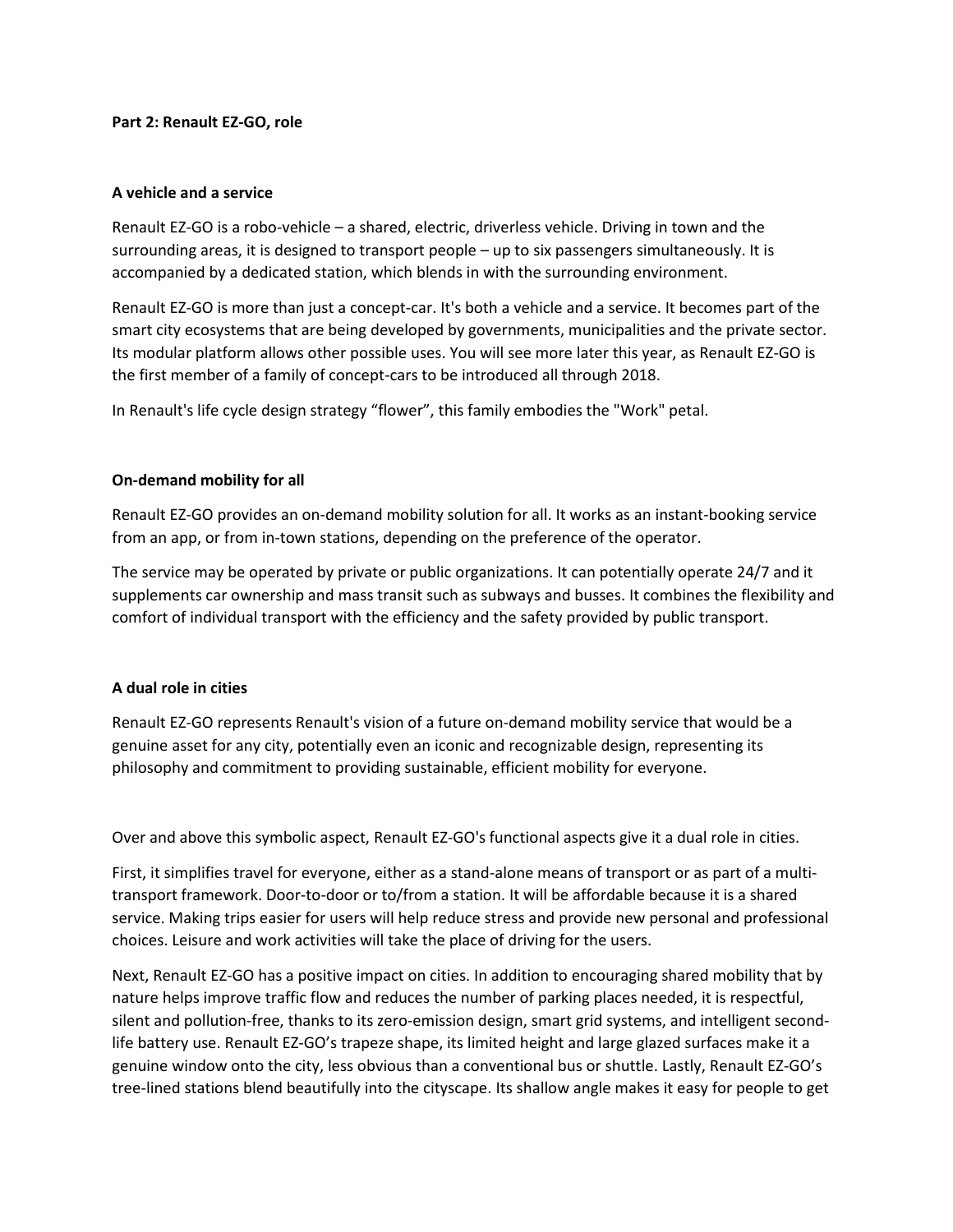in with a suitcase on wheels, a stroller, a wheelchair, or even on crutches. Its benches are comfortable and made for lounging, without division between passengers; and its screens show useful information about the city that helps everyone, even those who don't use Renault EZ-GO.

# **Safety is a priority**

Statistics show that autonomous driving leads to a significant decrease in the number of accidents. Renault EZ-GO has level 4 autonomous driving capability on the SAE International\* 5-level scale. This means the vehicle is able to manage its distance from the vehicle in front, stay in lane, change lanes (e.g. when overtaking) and turn all by itself at a junction. It can also move into a safe position in cases of exceptional incidents in its vicinity, either by itself or through its connectivity with a monitoring center – a technology currently being developed under the Alliance's umbrella.

Compared to a conventional or "shuttle" type of vehicle, Renault EZ-GO actively bolsters its users' safety thanks to its limited speed (50 km/h – 30 mph), its wide front opening is safe and away from the road for passengers when getting in and out, and the light marking the ground outside to indicate where the platform will land.

Safety is also increased for the city's other users and persons near the vehicle, thanks to the light signature that shows it's in autonomous mode, the messages on the light strips (e.g. showing arrows to pedestrians when they can cross the road) and the outside sounds that signal its presence to pedestrians and cyclists.

*\* A US-based international organization specializing in the transport industry and standards.*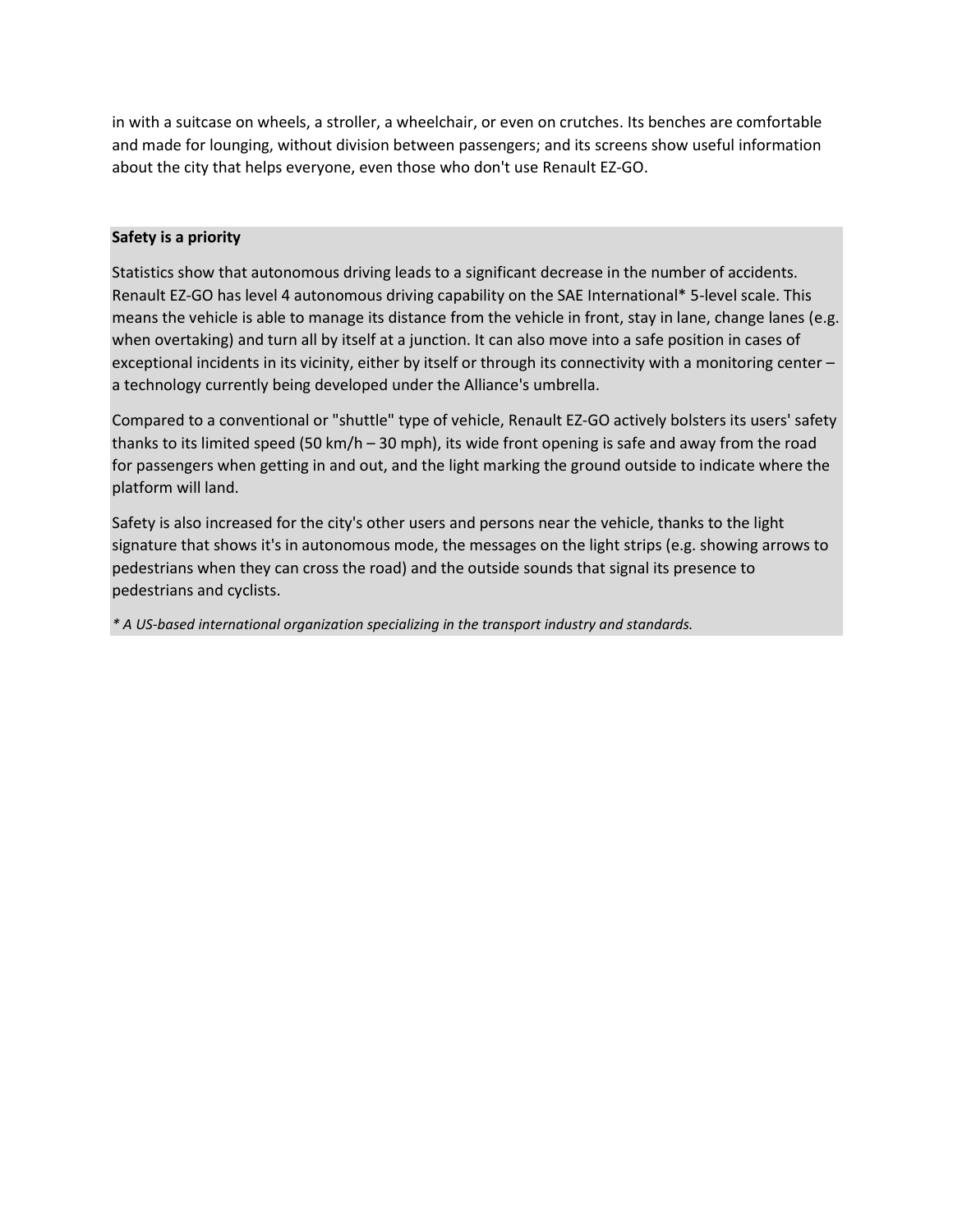## **Part 3: Renault EZ-GO, uses and users**

## **One vehicle, many users**

With Renault EZ-GO's innovative architecture and cocoon-like styling, Renault is the first automaker to design a robo-vehicle meant to be beautiful, far from a cube-shaped shuttle. The characteristics of this concept mean all types of users can use it, in many ways and under various conditions, in keeping with the "Easy Life" approach that is in Renault's DNA.

- A working space that opens out onto the city
- Driving people who can't drive
- A safe trip for vulnerable people
- Privatize the journey and choose with whom we travel
- No gymnastics needed to get onboard or to exit
- Strollers and babies are welcome on board
- Easier access for persons with reduced mobility
- 1–6 persons on board
- Private-group trips
- Discovering the city
- Getting aboard anywhere on the city
- Get down safely
- Booking from the station
- A station for all to use, built right into the city

# **A new, connected and personalized life experience on board**

The Renault EZ-GO experience begins when getting on board. No gymnastics needed, you just get in while standing upright, through the innovative front door. The small platform adjusts to its environment by lowering to the level of the roadway or of the station's access ramp.

Once inside, passengers can enjoy an open space for discussions, with sofa-type seating in a semicircle for more conviviality. You can choose where you want to seat when booking. Once everybody is settled in and any luggage fastened in the reserved spots, just push the button to tell the vehicle that it can start again.

With the onboard Wi-Fi connectivity, users have a continuous direct access to their digital lives. They can charge their smartphones by induction. There's a large screen in front of the door for sharing trip information (time to arrival, planned stops for boarding or leaving, etc.), or information about the city's services, with the passengers. For example, Renault EZ-GO can display information about a tourist spot as it travels close by. Last year, Renault showed this vehicle-to-infrastructure connectivity technology (V2X) in the autonomous prototyp[e SYMBIOZ Demo car.](https://media.group.renault.com/global/en-gb/renault/media/presspacks/21201092/renault-symbioz-demo-car-lexperience-de-demain-commence-aujourdhui-autonome-electrique-et-connectee)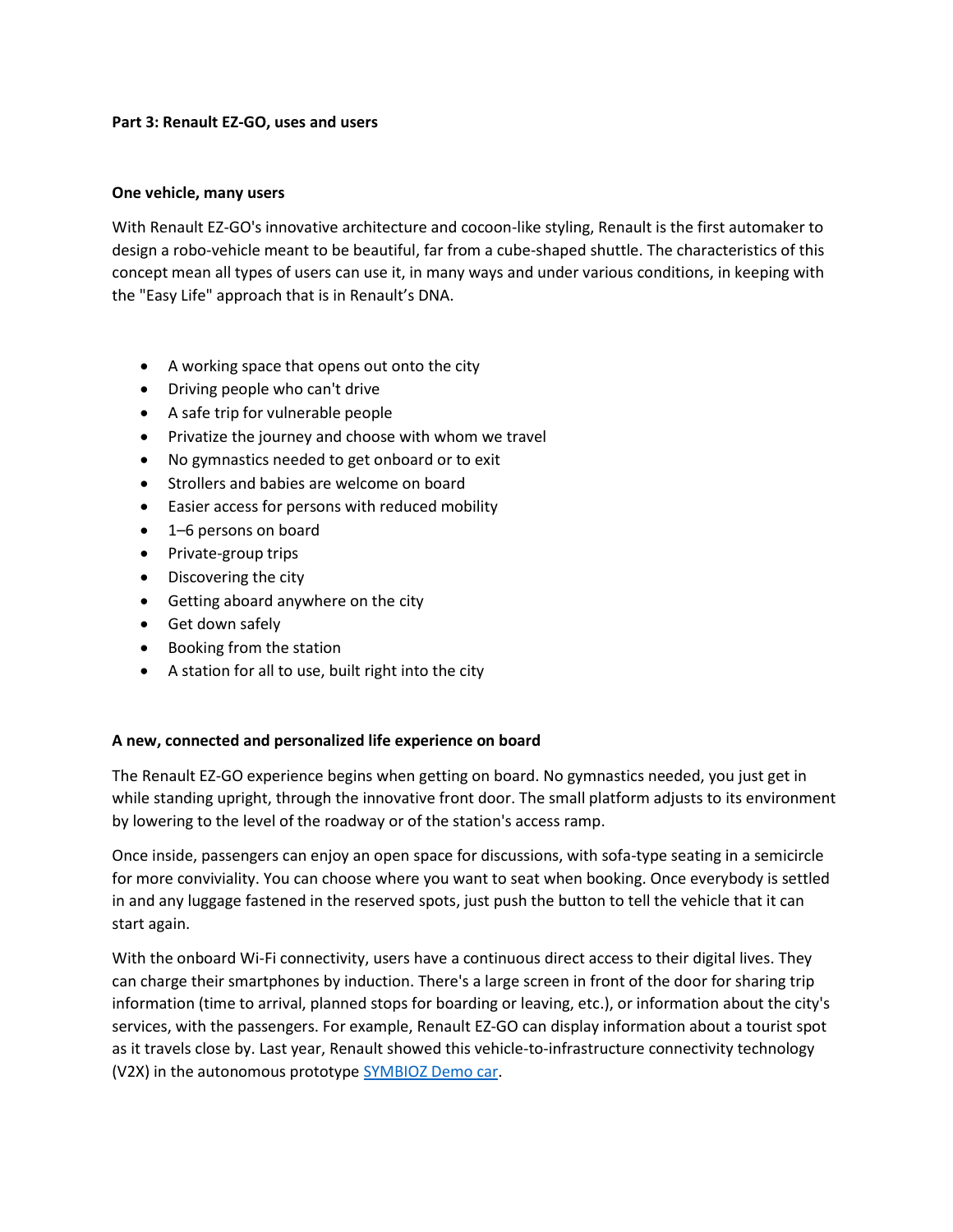The station's screens show cultural and tourist information about the city and lets you book trips spanning several means of transport, and tickets to museums at your destination. Many content options could be possible, depending on the usage scenario.

## **Choose when booking**

In addition to your seat on board, booking a trip with the EZ-GO app on your smartphone, or from the station screen lets you customize your experience in various ways. People who want to use the service get a choice of several vehicles, each with a different type of passengers who can board it. For example, six tourists who want the whole vehicle to themselves and have a guided discovery tour of the city.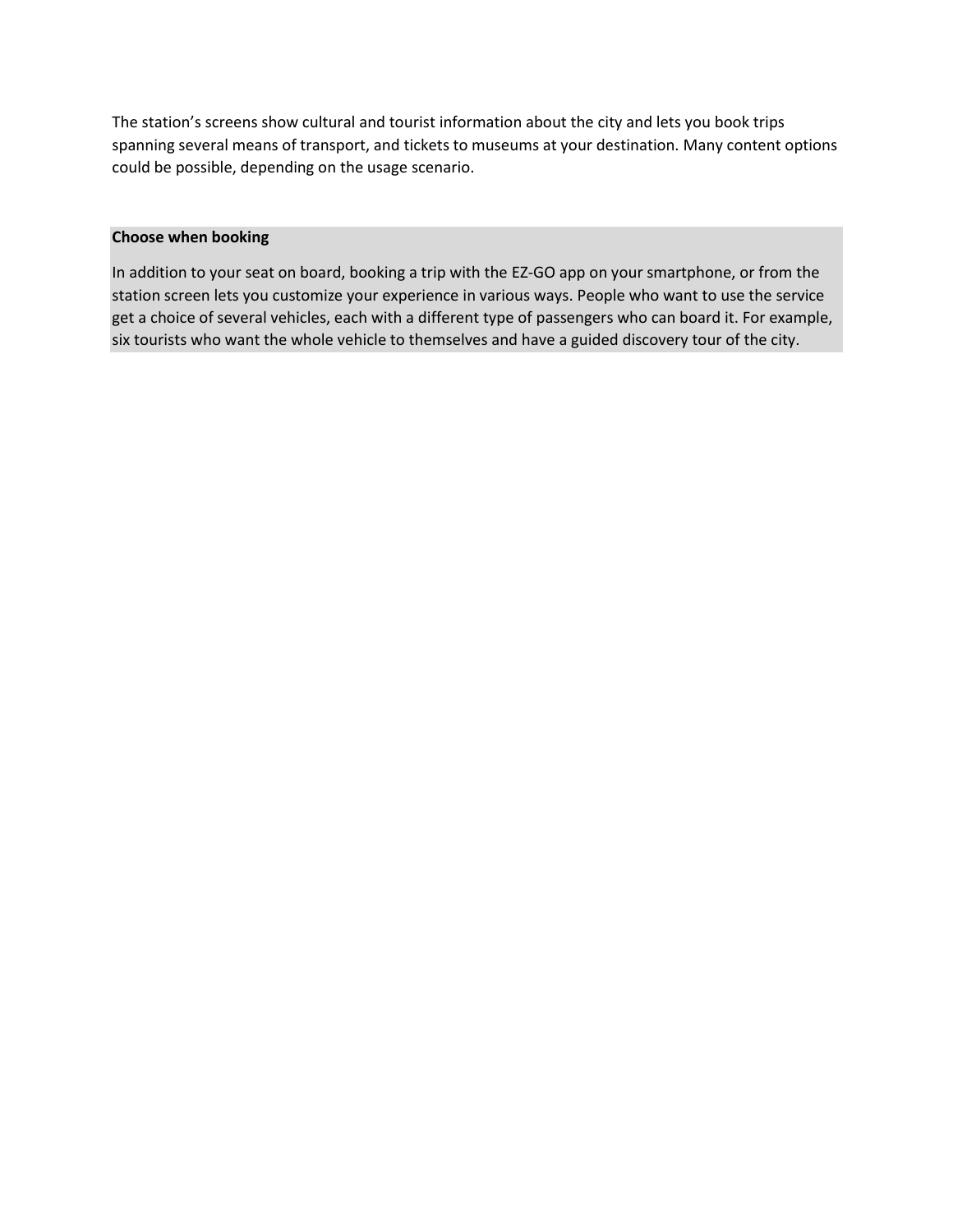#### **Part 4: Renault EZ-GO, design and technical elements**

#### **EXTERIOR**

## **Design**

Renault EZ-GO's trapeze-shaped design helps it fit into the city. It was designed to provide the widest possible field of vision for the autonomous system's sensors and for bringing in light from above through the glass panorama roof. The vehicle's limited height ensures it doesn't spoil outside pedestrians' views of the city.

## **Careenage**

Renault EZ-GO's side careenage is an integral part of the vehicle's smooth design and esthetics. It also protects the wheels and suspensions, among others, so the vehicles require less maintenance and cleaning. It also projects less dirt around it, for the well-being of the city's users.

## **Windows**

Renault EZ-GO has a vast glazed area curved outward on the sides and all along the roof, giving passengers an unobstructed view of their trip, opening right out onto the city.

#### **Electric platform**

Renault EZ-GO is built on a platform specifically designed for its electric motor, which is located on the rear axle to maximize interior comfort. The motor drives the rear wheels and the batteries are located under the floor.

#### **4CONTROL**

Renault EZ-GO features a 4CONTROL chassis with 4-wheel steering for improved agility and safety in the city.

#### **Active suspension**

When stopped, Renault EZ-GO has a low-profile silhouette. When on the move, the active suspension raises the vehicle by several centimeters, to go over speed bumps more easily for example.

**Built in indicators**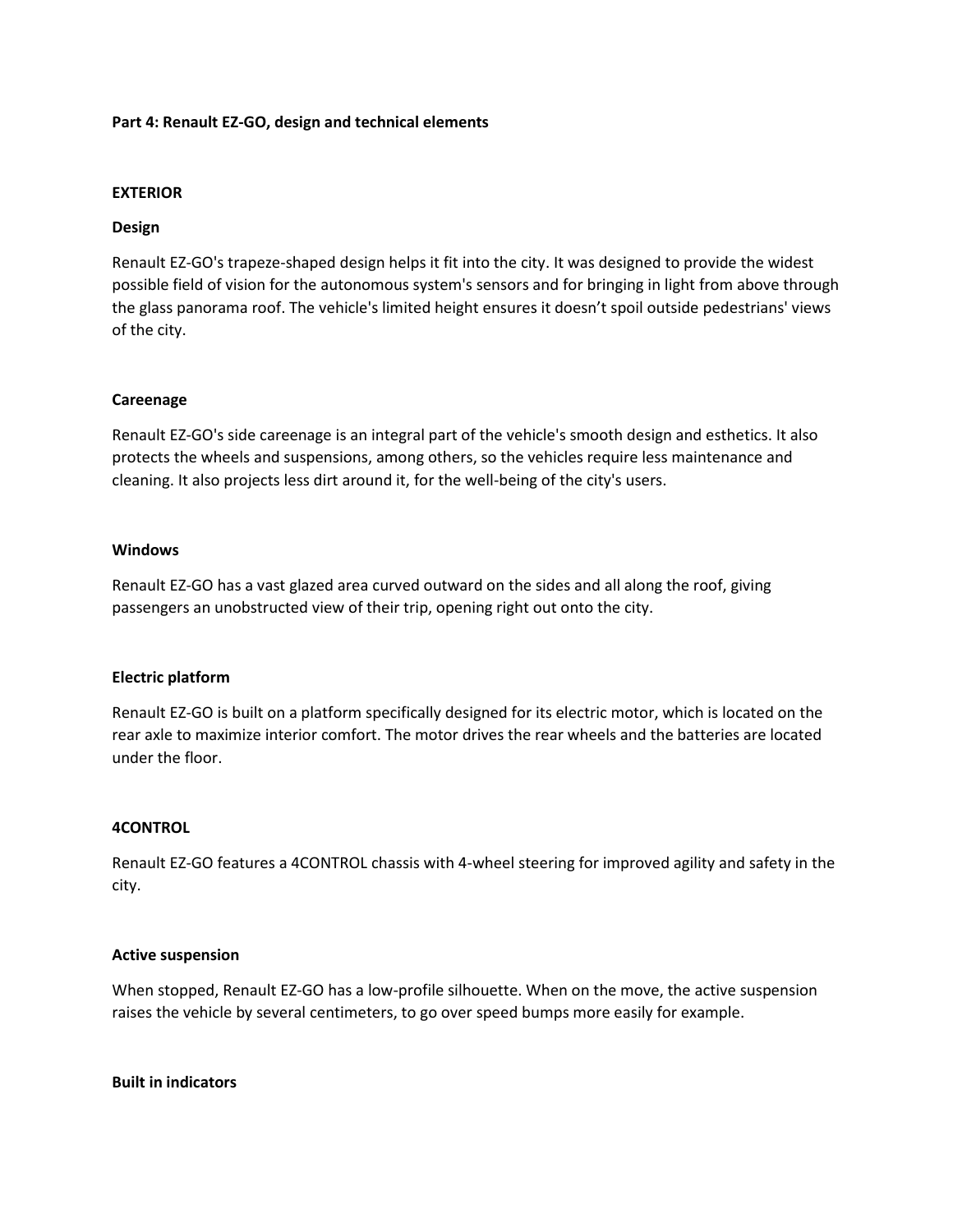The indicator repeaters perfectly follow the curve of the wheel fairing, and turn with them, improving visibility for the other road users.

# **Charging**

Renault EZ-GO has a wireless induction battery charging system, for automatic connection without human intervention.

# **Control tower**

All the sensors required for autonomous driving (radars, lidars, ultrasound, cameras) are grouped in the removable antenna located on the roof's rear spoiler. It is automatically deployed when the vehicle starts.

These sensors are the same used in a personal autonomous vehicle but some settings are tailored for travelling in the city rather than on the highway, e.g. to provide a broader field of vision around the vehicle.

## **Brake light**

The rear spoiler also features Renault EZ-GO's third brake light, suspended in its edge, in the same way as [SYMBIOZ Concept'](https://media.group.renault.com/global/en-gb/renault/media/presspacks/21194993/salon-automobile-international-de-francfort-renault-presente-sa-vision-du-futur)s one.

#### **Light strips**

Renault EZ-GO's front (white) and red (rear) light strips function as welcome sequence and indicators for passengers and pedestrians for example signaling with arrows that it is safe to cross.

#### **INTERIOR**

#### **Station**

Once connected to its station, Renault EZ-GO features a large flat floor prolonging the ramp to help with boarding and settling in.

#### **Interior**

With no driver's seat, the long wheelbase and electric platform with underfloor batteries provide maximum cabin space for the passengers.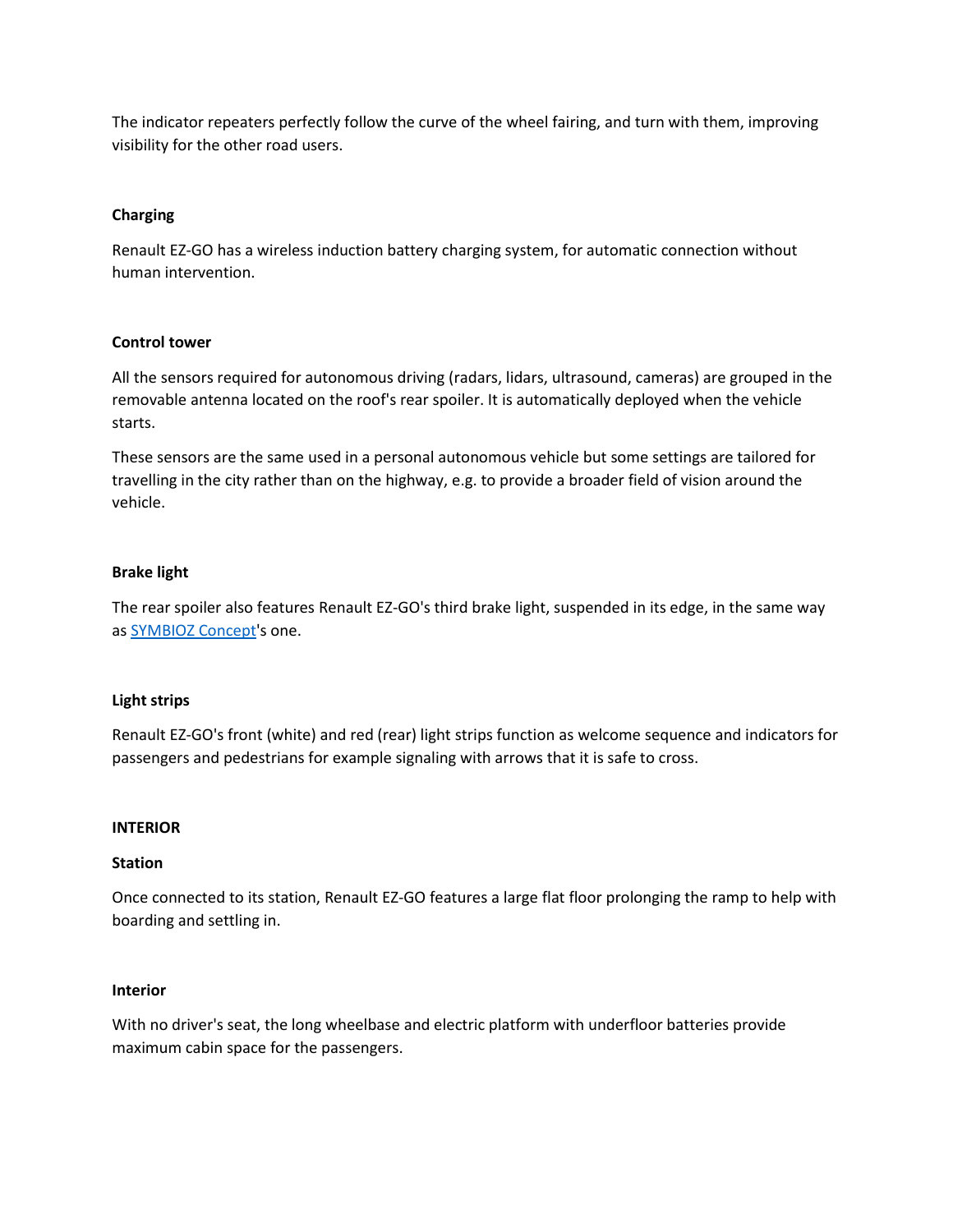## **Conviviality**

The seats are arranged as a U-shape sofa for a more convivial setting. Hardwearing and warm materials are designed for intense and varied uses.

#### **Brightness**

The seat backs are deliberately kept separate from the seats, which are suspended, to maximize the amount of light around the passengers.

## **Roof**

There is an all-glass roof above the passengers. When the light gets too strong, it automatically goes darker.

## **Floor**

The floor is covered in herringbone-patterned sustainable wood, both solid and durable. A LED light strip crosses the floor to guide the passengers to the exit.

#### **Screen**

The large screen located in front of the door is for exchanging information between Renault EZ-GO and its passengers. Among others, it displays trip information: time to arrival, planned stops for getting off or on, etc.

# **Charger**

Induction chargers are available for the passengers' smartphones

#### **Luggage**

As the passengers, their luggage can be fastened in reserved areas.

# **Technical datasheet: Renault EZ-GO and its station in figures**

Length: 5.20 m

Width: 2.20 m

Height (hatch closed): 1.60 m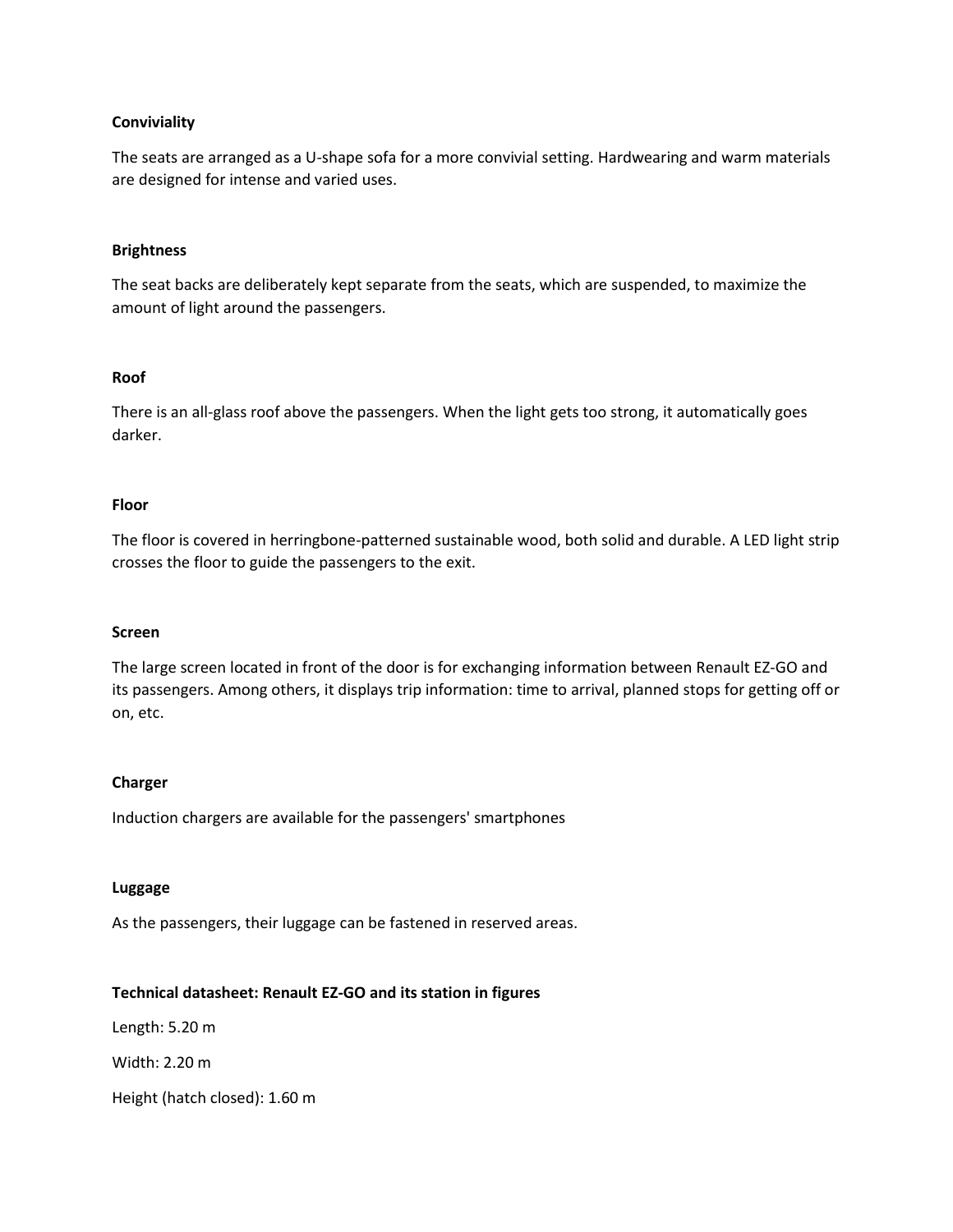Height (hatch open): 1.80 m Wheelbase: 3.80 m Weight: 1,700 kg (including 300 kg for the batteries) Engine: 1 electric motor Drive wheels: REAR Steering wheels: FRONT/REAR Autonomous technology: level 4 Number of seats: 6 Station length: 7.50 m Station width: 3 m

Station height: 1 m

Ramp length: 6 m

Ramp width: 1.4 m

Ramp angle: 6°